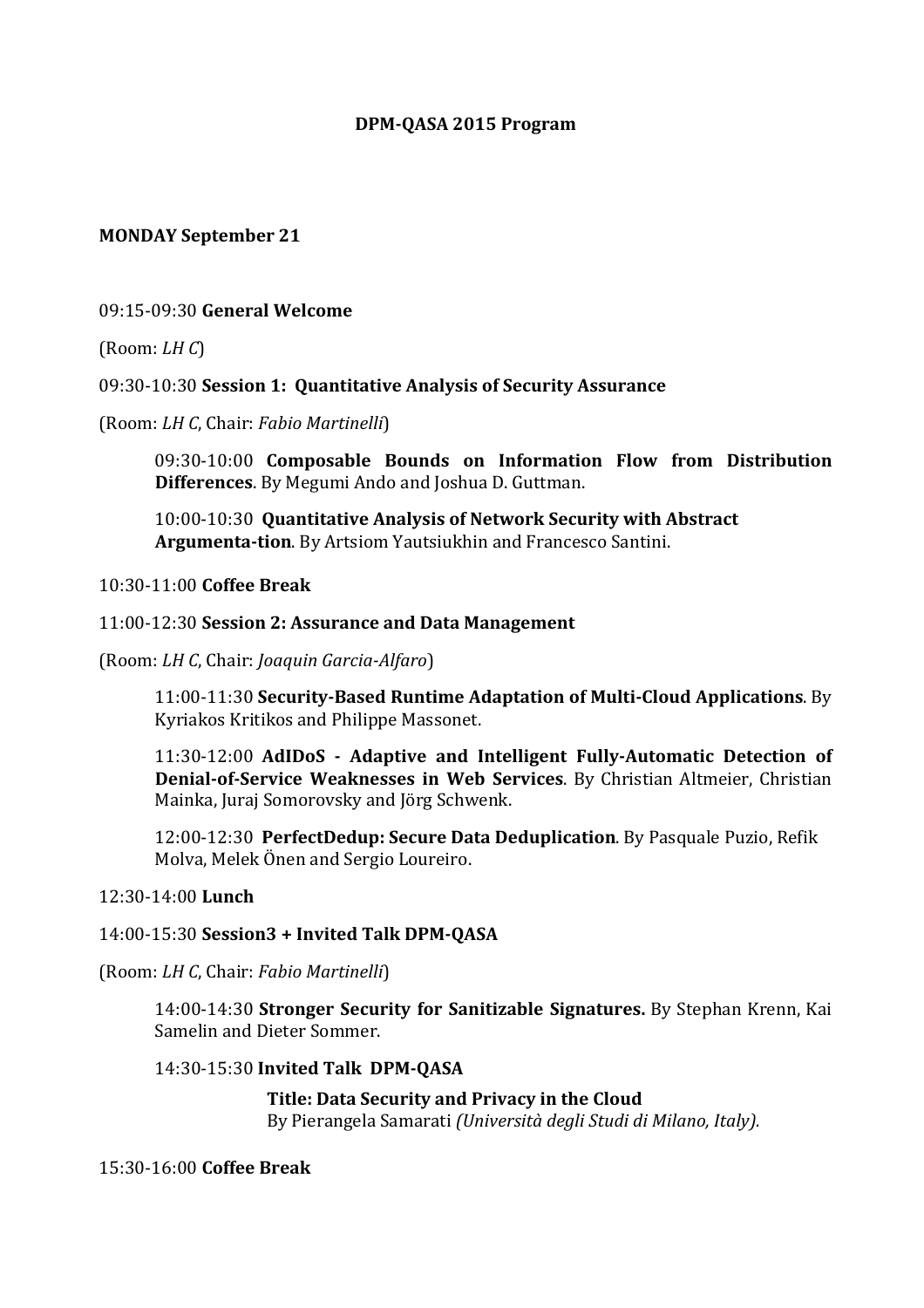### 16:00-17:30 **Session 4: Monetization and Data Revocation**

(Room: *LH C*, Chair: *Guillermo Navarro-Arribas*)

16:00-16:30 **An integrated reward and reputation mechanism for MCS preserving users privacy**. By Cristian Tanas, Sergi Delgado-Segura and Jordi Herrera-Joancomartí. 

16:30-17:00 **Some Remarks and Ideas about Monetization of Sensitive Data**. By Ania M. Piotrowska and Marek Klonowski. 

17:00-17:30 **A Novel Approach for Data Revocation on the Internet**. By Olga Kieselmann, Nils Kopal and Arno Wacker.

18:00-22:30 **Workshop Dinner**

# **TUESDAY September 22**

### 09:15-09:30 **CyberICS & WOS-CPS Welcome**

 $(Room: LHB)$ 

### 09:30-10:30 **Invited Joint Talk (CyberICS & WOS-CPS & DPM-QASA)**

**Title: From SCADA Security to Adversarial Control Theory** By Dieter Gollman *(Technischen Universität Hamburg, Germany)* 

### 10:30-11:00 **Coffee Break**

### 11:00-12:20 **Session 5: Short Papers**

(Room: *LH C*, Chair: *Isaac Agudo*)

11:00-11:20 **User-centric privacy-preserving collection and analysis of trajectory data (Short Paper)**. By Cristina Romero-Tris and David Megías.

11:20-11:40 **Can You Really Anonymize the Donors of Genomic Data in Today's Digital World? (Short Paper).** By Mohammed Alser, Nour Almadhoun, Azita Nouri, Can Alkan and Erman Ayday.

11:40-12:00 The leaking battery: A privacy analysis of the HTML5 Battery **Status API (Short Paper).** By Lukasz Olejnik, Gunes Acar, Claude Castelluccia and Claudia Diaz.

12:00-12:20 **Secure Refactoring with Java Information Flow (Short Paper).** By Steffen Helke, Florian Kammueller and Christian W. Probst.

12:30-14:00 **Lunch**